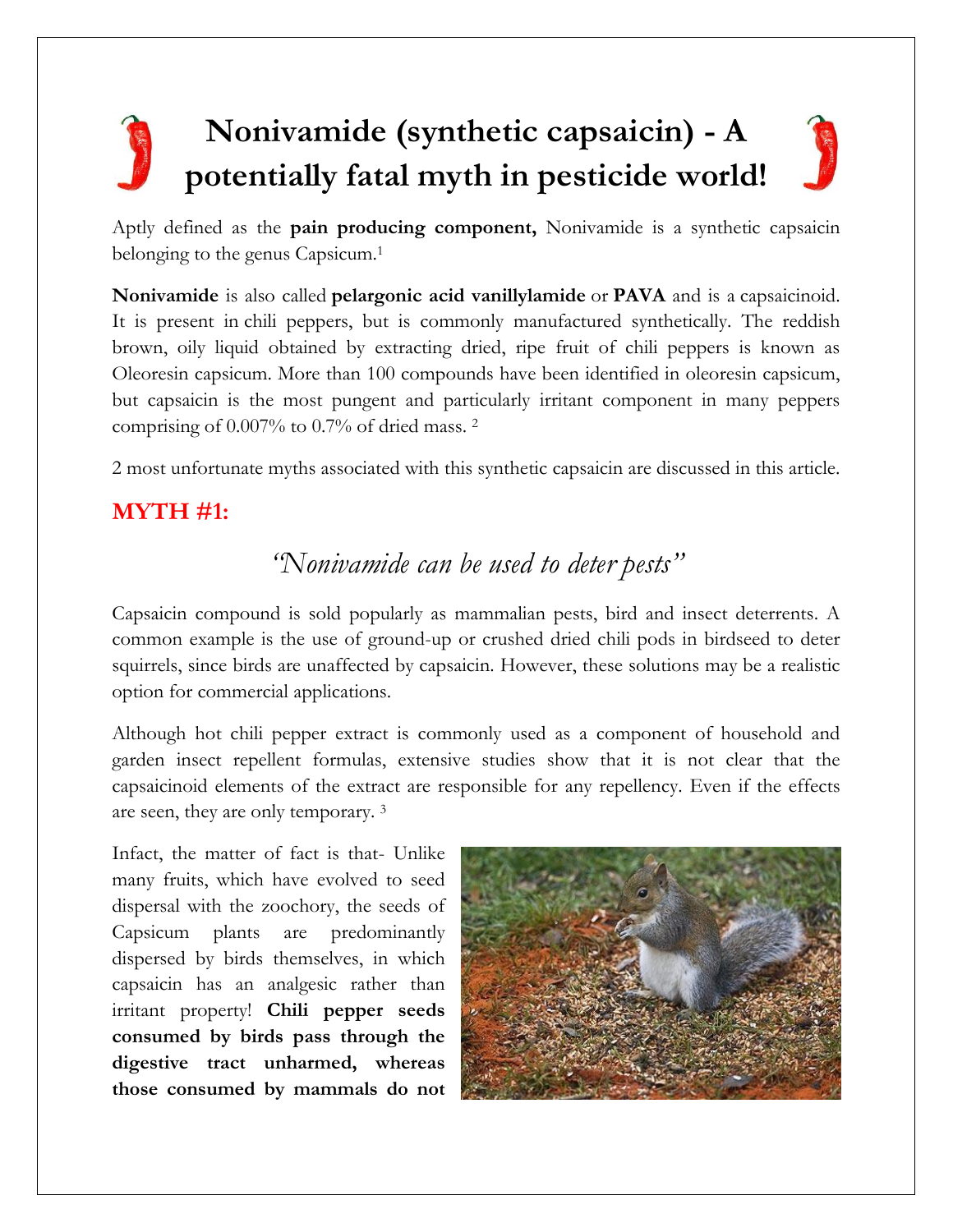#### **germinate at all.**

Most of the pests possess evolutionary advantages: Birds & mammals do not have the same sensitivity to capsaicin anymore, because it targets a specific pain receptor which is now immune to the hotness. Chili peppers are eaten by birds living in the chili peppers' natural range. The seeds of the peppers are distributed by the birds that drop the seeds while eating the pods, and the seeds pass through the digestive tract unharmed. This relationship may have promoted the evolution of the protective capsaicin. In the picture above, you can see a grey squirrel inside a chili ring of fire, eating the bird food. 9

### **MYTH #2:**

# *"Nonivamide is non- toxic and safe to humans"*

Since capsaicin is universally used as self- defense and riot- control agent in form of pepper sprays, tear gas, etc, the notes and documents from various statutory bodies world- wide have been sadly misunderstood. In the summary report on Nonivamide by The European Agency for the Evaluation of Medicinal Products (Veterinary Medicines Evaluation Unit), a conclusion that Nonivamide has low oral toxicity and recommendation for use in topical treatment is given. Similarly, a Committee on Toxicology of Chemicals in Food, Consumer Products & the Environment has given a statement on the use of PAVA as an incapacitant spray. The report concludes that the available information, both from the toxicity data in experimental studies, and experience in use, indicates that the low exposures arising from the use of PAVA incapacitant spray would not be expected to be associated with any significant adverse health effects.

Capsaicin is almost non- toxic, as also highlighted by these reports. But the glitch here is that in food/ pharma applications the dosage of Nonivamide is not more than 1%. Most of the self defense or pepper sprays contains not more than 0.32% of capsaicin. **In large quantities, capsaicin can cause death**. <sup>5</sup> Symptoms of overdose include difficulty breathing, blue skin, and convulsions. Eye exposure produces intense tearing, pain, conjunctivitis and blepharospasm.<sup>7</sup>



#### **Acute toxicity values:**

The lethal dose  $(LD50 \text{ in mice})$  of capsaicin is  $47.2 \text{ mg/kg}$ . According to WHO Recommended Classification of Pesticides by Hazard, this compound falls in Class 1b (5- 50 mg/kg rat) meaning a **"highly hazardous substance"**. (Refer WHO classification in table along). The label for such a substance is shown here.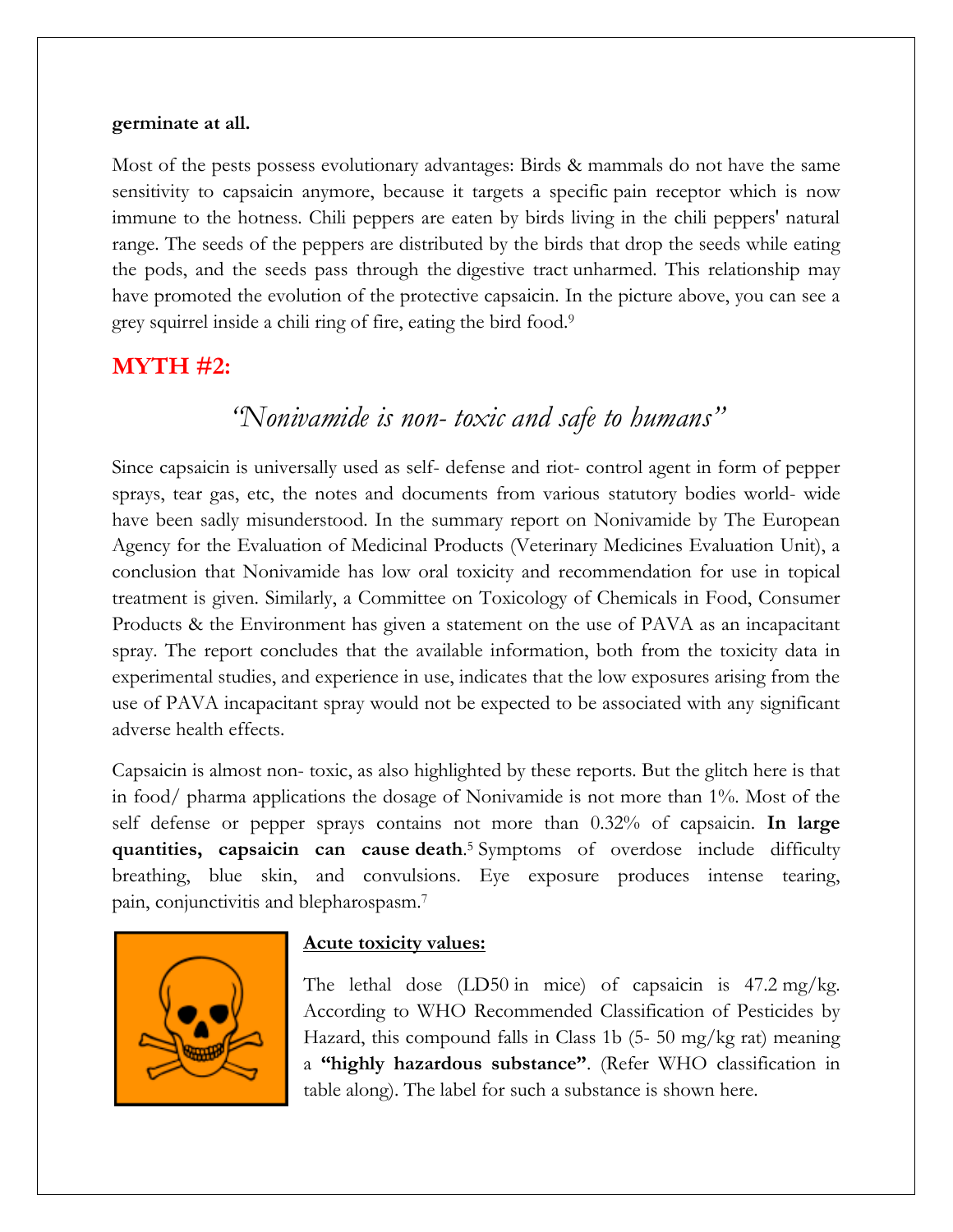#### **R- and S-Phrases:**

R-phrases (short for Risk Phrases) are defined in Annex III of European Union Directive 67/548/EEC: *Nature of special risks attributed to dangerous substances and preparations*. The list was consolidated and republished in Directive 2001/59/EC, where translations into other EU languages may be found. R-phrases for Capsaicin are:

R25 Toxic if swallowed; R36 Irritating to eyes: R37 Irrigating to respiratory system; R38 Irritating to skin; R41 Risk of serious damage to eyes; R42/43 May cause sensitization by inhalation and skin contact.<sup>5</sup>

S-phrases are defined in Annex IV of European Union Directive 67/548/EEC: *Safety advice concerning dangerous substances and preparations*. The list was consolidated and republished in Directive 2001/59/EC, where translations into other EU languages may be found. Sphrases for Capsaicin are:

S22 Do not breathe dust;

S26 In case of contact with eyes, rinse immediately with plenty of water and seek medical advice.

S28- After contact with skin, wash immediately with plenty of water;

S36/37/39 Wear suitable protective clothing, gloves and eye/face protection.

S45 In case of accident or if you feel unwell; seek medical advice immediately (show the label where possible).

### **DOT Classification:**

#### **CLASS 6.1: Poisonous material**

#### **Identification: Toxic solid, organic, n.o.s. (capsaicin) UNNA: 2811 PG: III**

#### **Case Study:**

Human Volunteer Studies were carried out by exposing volunteers to PAVA by inhalation to study the effects on the respiratory and cardiovascular systems. The aerosol was generated using a nebulizer to provide respiratory particles. Ten healthy subjects and ten mild asthmatic subjects were exposed to a range of concentrations. It was noted that under operational use with concentrations as low as 1.3%, the subjects would be likely to be